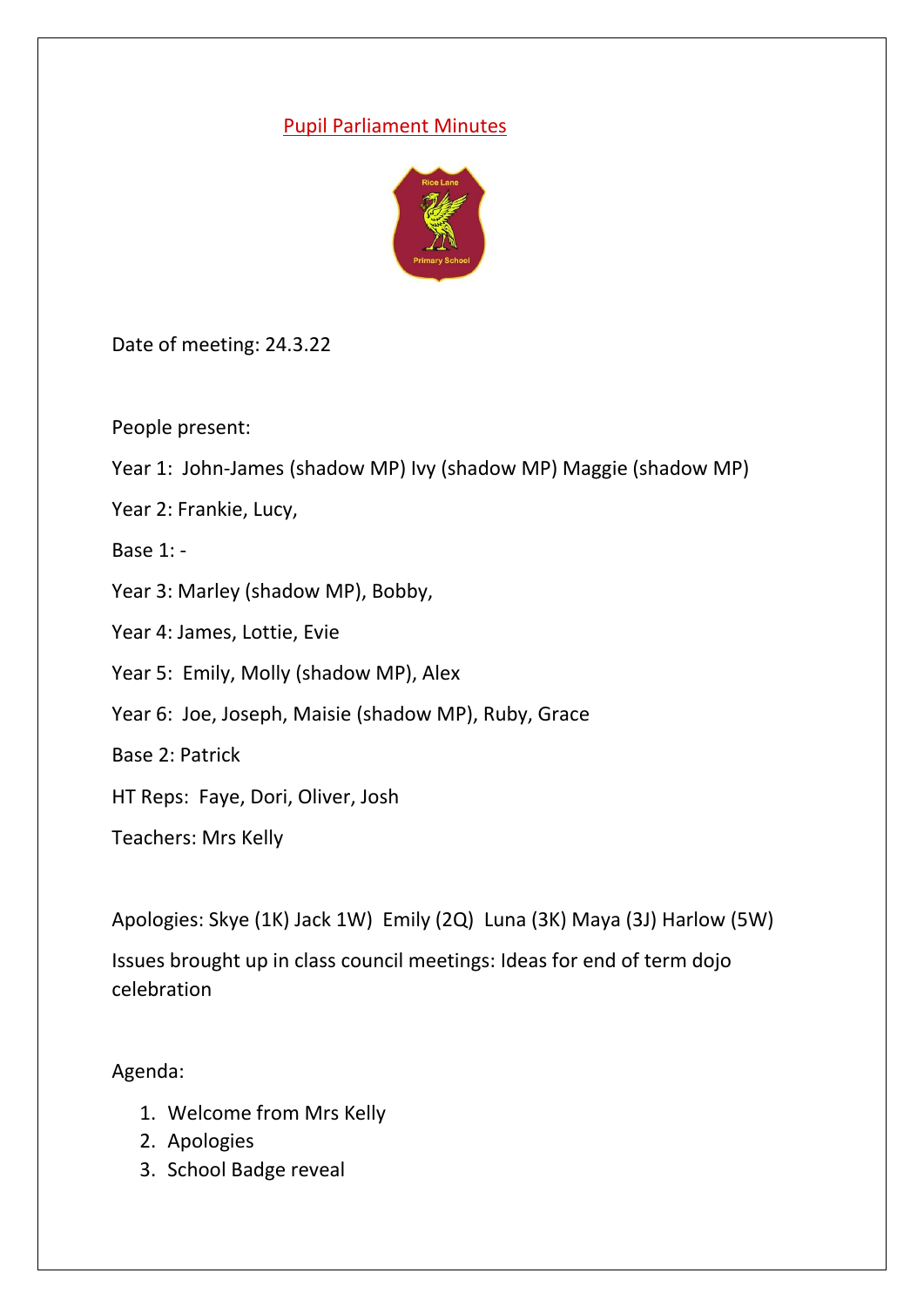- 4. School residentials- discussing children's own ideas
- 5. Dojo award ideas
- 6. Next meeting
- 7. Close

Notice to meeting-

Actions to take:

- Children to feed back to their class about the new school badge; children do not need to worry about getting a new school uniform. They can keep wearing the one they currently have.
- Prizes for the shortlisted 4 (badge competition)
- Feedback to senior leadership team about residential ideas and dojo reward ideas

## Children's residential ideas:

- Wales- rock climbing
- Water sports
- Blackpool
- Seaworld
- London!
- Barcelona! (
- Gulliver's World
- Zipline- Go Ape
- Assault course
- Treetop adventure
- Funfair
- Go karting
- Bowling
- Escape room
- Laser tag
- Rafting
- Team building
- Archery
- Beach
- Museum